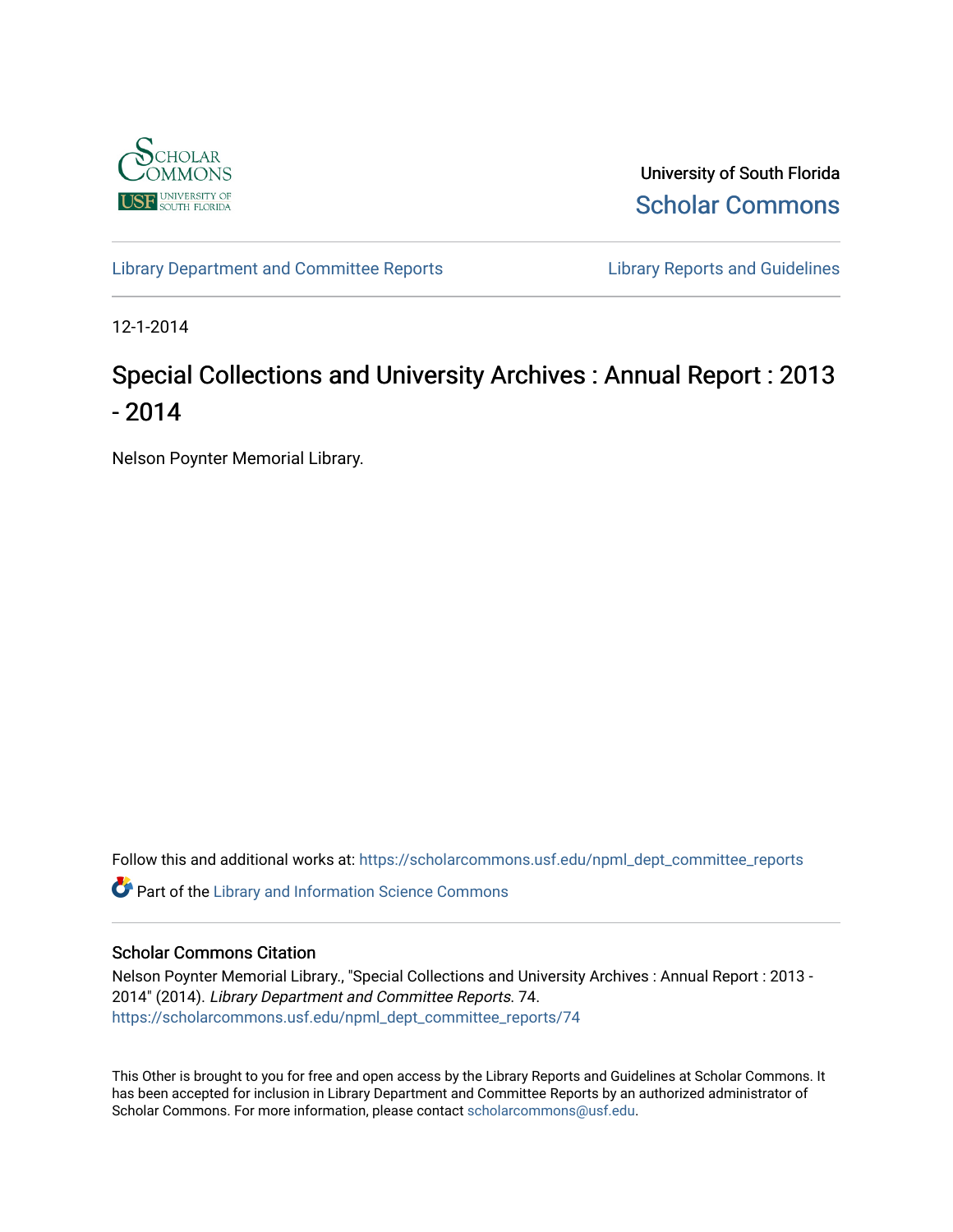# **Special Collections and University Archives Annual Report**

**July 1, 2013 – June 30, 2014**

University of South Florida St. Petersburg

*Compiled by Jim Schnur and Kaya van Beynen with input from Carol Hixson* 

2014

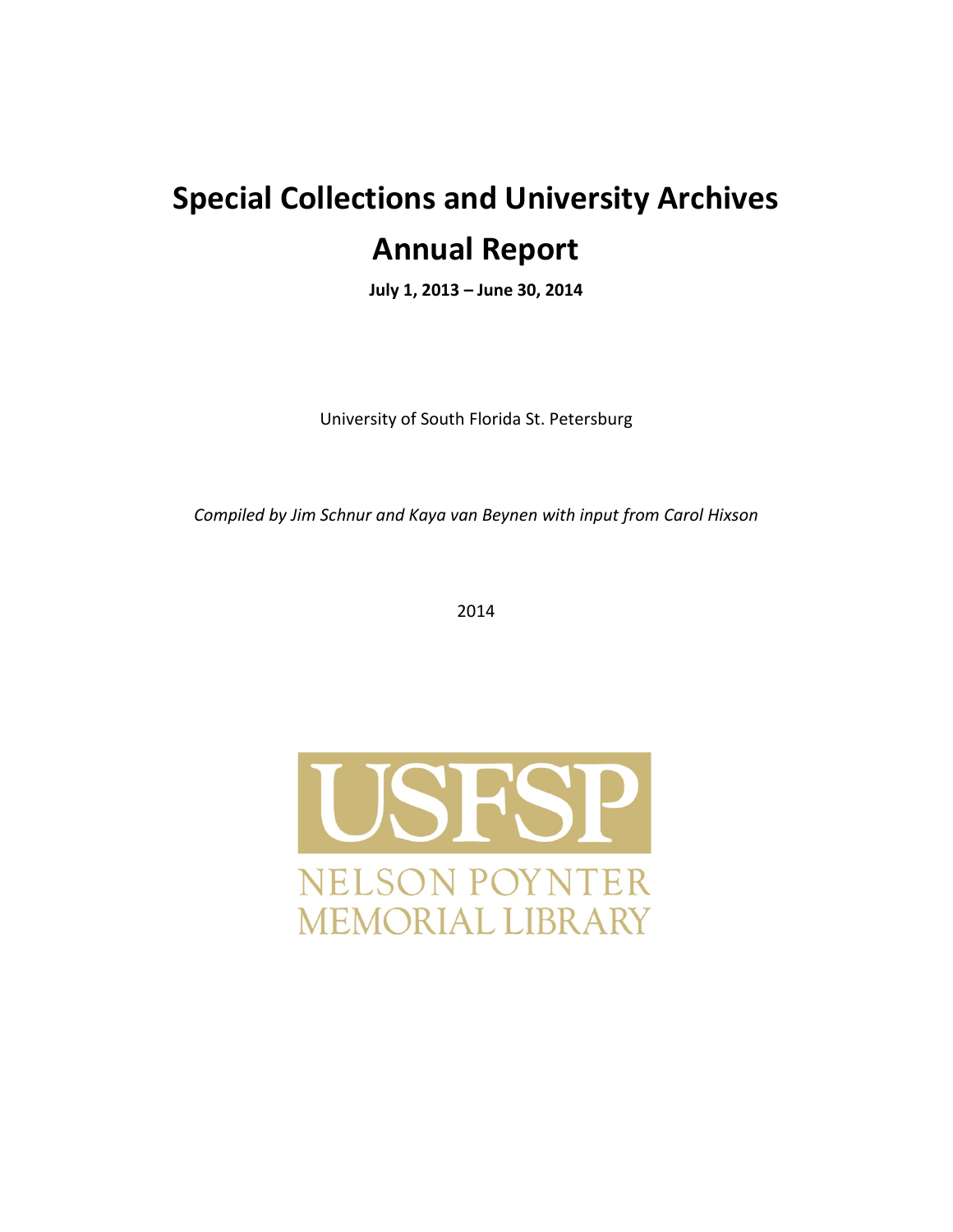|                                                                                                                                       | 2013/14 | 2012/13 | 2011/12 | 2010/11 | 2009/10 | 5 Yr<br>Change |
|---------------------------------------------------------------------------------------------------------------------------------------|---------|---------|---------|---------|---------|----------------|
| <b>Total Number of Requests for</b><br><b>Research Assistance and Access to</b><br><b>Collections</b>                                 | 710     | 646     | 557     | 495     | 445     | 60%            |
| <b>Total Number Research Requests</b><br>(20 minutes or more)                                                                         | 573     | 483     | 425     | 390     | 350     | 64%            |
| <b>Research Requests by USFSP and</b><br><b>USF System Students, Faculty,</b><br><b>Staff, and Affiliates (20 minutes or</b><br>more) | 333     | 304     | 303     | 295     | 231     | 44%            |
| <b>Research Requests Other</b><br><b>Academics and Community (20</b><br>minutes or more)                                              | 240     | 179     | 122     | 95      | 119     | 102%           |
| <b>Total Special and Archival</b><br><b>Collections</b> (in Linear feet)                                                              | 1315.20 | 1274.15 | 1179.93 | 1096.86 | 1009.46 | 31%            |
| <b>USFSP Digital Archive Items</b><br><b>Archived</b>                                                                                 | 2970    | 2134    | 3783    | 448     | N/A     | N/A            |
| <b>USFSP Digital Archive Community</b><br><b>Views</b>                                                                                | 25,079  | 32,090  | 29,943  | 4951    | N/A     | N/A            |

#### **Statistical Snapshot: Patrons Using the Collections**

#### **Department Overview**

Special Collections and University Archives (SCUA) operates as a distinct unit within the Nelson Poynter Memorial Library at USF St. Petersburg. Materials include special collections (Floridiana, rare books, personal papers, and manuscript collections) as well as the institutional archives of USFSP. SCUA is staffed by Jim Schnur, University Librarian. Approximately 60-65% of Schnur's assigned time is in the management of services and collections in SCUA. The department also benefited from the following fieldwork students who volunteered their time in 2013-2014: Jodi Geever-Ostrowsky, Jodi Harman, Katie Kerns, Patricia Landon, Samantha Trinh Musella, and Roxanne Palmer.

Special Collections and Archives have added several new services in 2013-2014:

- 1. Schnur now routinely provides lectures about USFSP history at various USFSP events, such as speaking at the quarterly new faculty and staff orientations and other orientations, as well as for special occasions such as the Campus Board of Governors meeting (December 2013) and for occasional USFSP Wellness campaign walking tours.
- 2. With the relocation of the microfiche/ film readers and collections to the area adjacent to SCUA in 2013, Schnur has assumed primary responsibility for reshelving film and fiche, as well as instructing patrons on the proper usage of the machine and scanner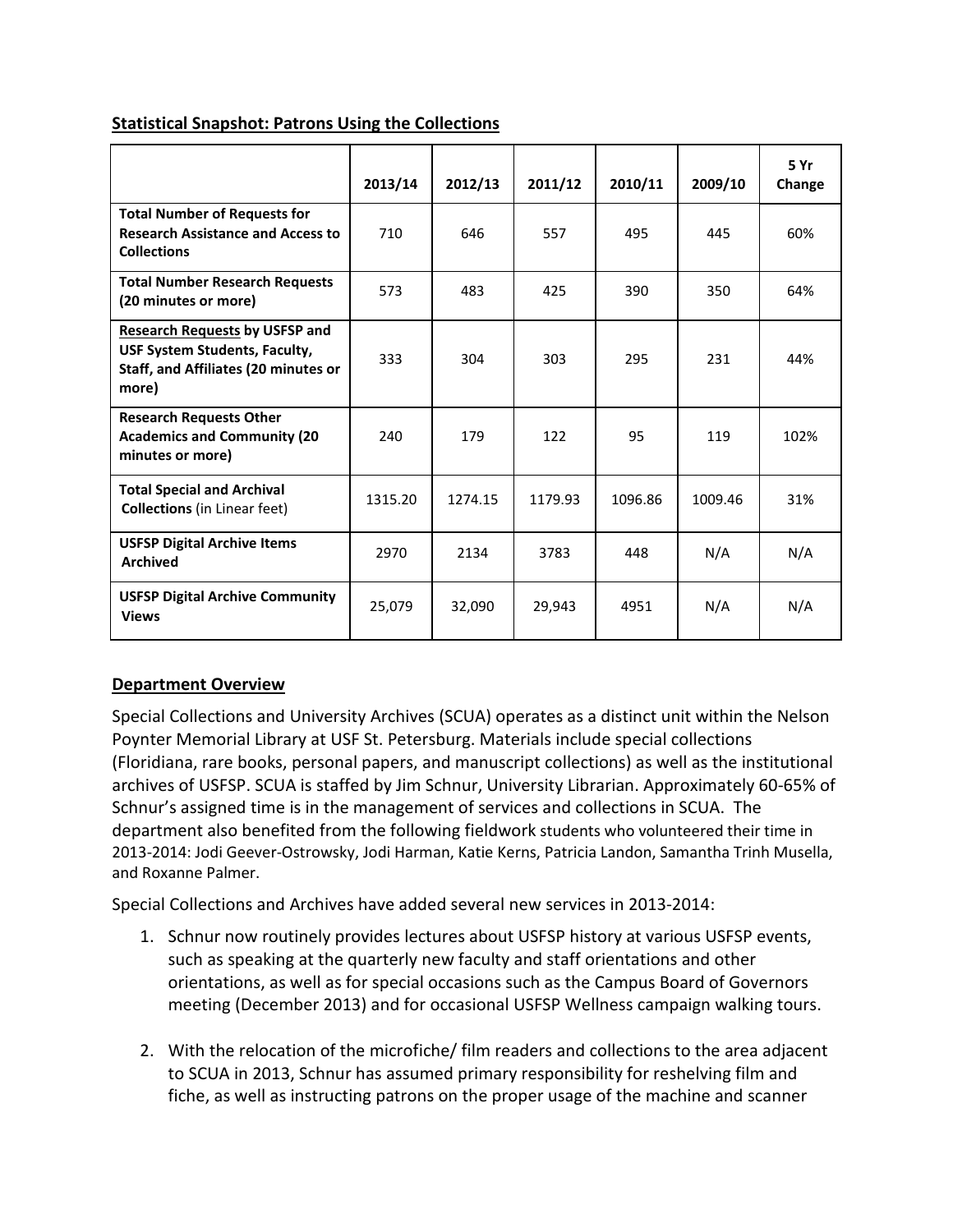software on the computer. SCUA presently receives many drop-in, unscheduled requests from students, faculty, visiting researchers, or community members needing guidance on how to use these machines. As these requests do not usually take twenty minutes and are primarily of technical support rather than research focus, they are not tallied on the SCUA statistics. However, beginning in 2014-2015, Schnur will monitor requests to track patterns and better document the time required to assist patrons since he is the primary contact for microforms in the library.

3. As more University records are created in digital form, one of Jim Schnur's roles is to assist with the building of the USFSP Digital Archive. The USFSP Digital Archive is a Library wide service that provides a web-accessible home for the scholarly output of USFSP's faculty and students, as well as the University's institutional records. Some of the materials in the Digital Archive are born digital and others have been digitized by library faculty and staff. The work of building the archive is shared by all members of the Digital Collections Team (Carol Hixson, Jim Schnur, Tina Neville, Deb Henry, Tony Stamatoplos, Gary Austin, Berrie Watson), with other library faculty and staff (Kaya van Beynen, Camielle Swenson) contributing items relating to the library's outreach efforts. Occasional OPS and student support has also enabled the Library to digitize key collections of materials, as well as add many born-digital items. Much of the work of digitizing has been coordinated by Jim Schnur. He will continue to play a leadership role in the development of the University's digital records and in the creation of new digital collections beyond University records.

#### **Significant Departmental Accomplishments in 2013-2014:**

Donation from the Juvenile Welfare Board of Pinellas County

• The inclusion of the archive of the Juvenile Welfare Board of Pinellas County beginning in the 2013-2014 fiscal year marks the most notable and extensive acquisition of an external partnership collection. The deed of gift was completed on June 24, 2013, and scanning and inputting of documents began after July 1, 2013. JWB hired Samantha Musella Trinh, a former fieldwork student under Schnur, to perform organization of the records, check scans for quality control purposes and optical character recognition, define consistent file naming formats, and ingest content. Schnur reviewed submissions. By July 2014, over 950 documents had been added to this collection.

Donation of Photography Collection from the *Weekly Challenger*

• Although received in the spring of 2013, during the summer and fall of 2013 (in the 2013-2014 academic year), Schnur and fieldwork student Katie Kerns performed a round of preliminary sorting and organization for near 5,000 photographic images acquired from *The Weekly Challenger,* a weekly newspaper from St. Petersburg that serves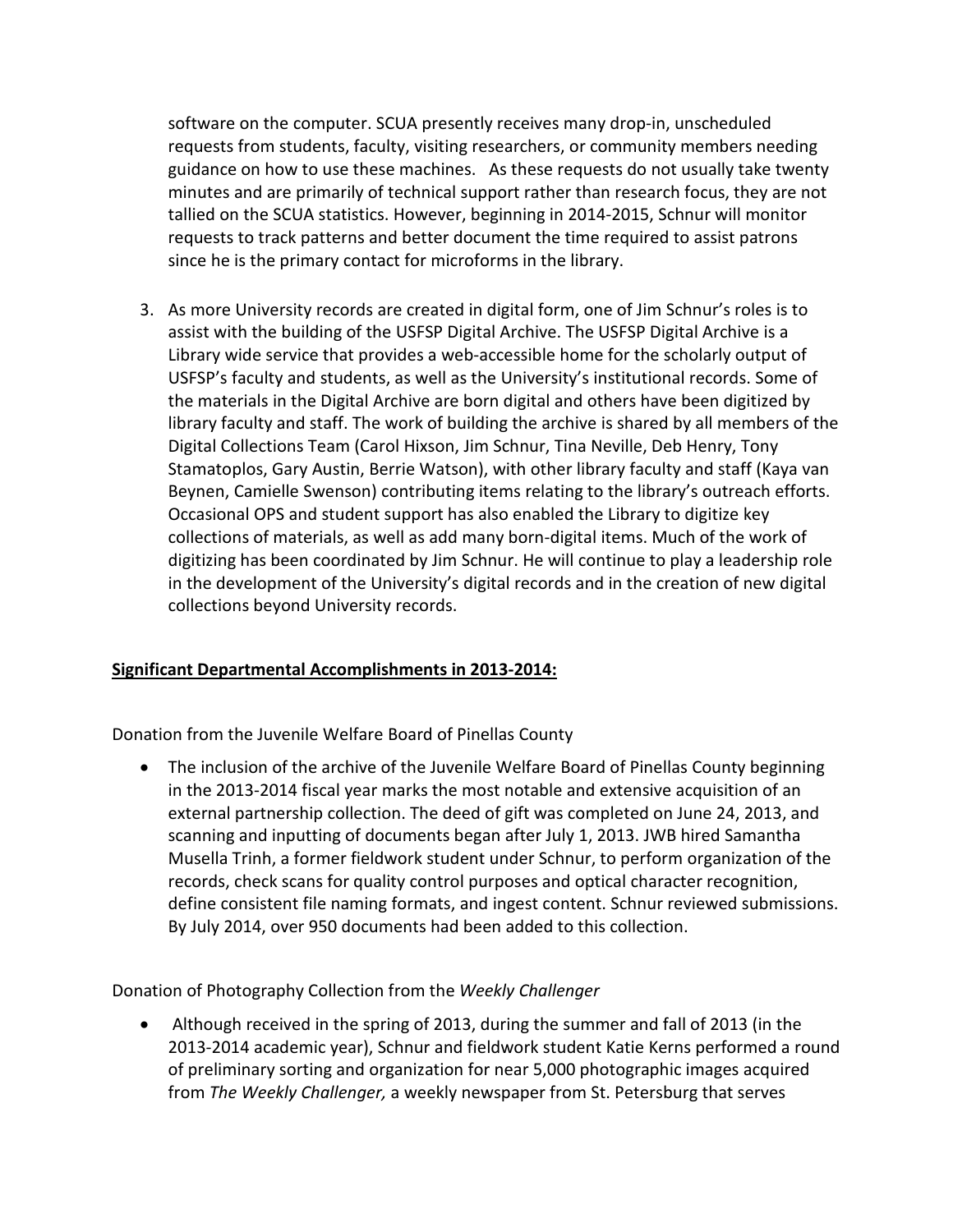primarily an African American readership. Additional preservation and conservation activities are necessary, but the photographs now reside in an environment away from mold and mildew, and are generally categorized in defined categories.

New Storage Shelves Added to Special Collections

• A range of shelving stacks was added to the Reading Room in 2012-2013 and finished in 2013-2014 to create more space to hold the collections. While this reduces the amount of space available to researchers in the Reading Room, these added shelves were desperately needed to hold the growing collection. With the construction of these shelves, most of the monographic collections—including the Floridiana materials—now reside in the Reading Room.

Relocation of Floridian Books from Reference and Circulation Collections to Special Collection

- The Reference Collection underwent a major reduction in 2013. The majority of the items were relocated to the circulating collection, however unique and significant reference books pertaining to Florida were relocated to Special Collections and University Archives.
- Likewise, librarians have been steadily weeding the circulating collection. Unique and significant books pertaining to Florida, as well as those with notable signatures, markings, or other special qualities were moved to Special Collections and University Archives.

Public Records Procedures

• Librarian Jim Schnur collaborated with Human Resources and Campus Security in 2013 to create a standard set of procedures on how to respond to public records requests.

### **Patron Highlights:**

Notable trends from the data collected include the following points of interest:

- During the past five years, the number of patrons using materials within Special Collections and University Archives or scheduling meetings with SCUA staff has increased 60%.
- Less than 20% of these patrons required only minimal service while visiting on site, such as having materials pulled for them while in the reading room. More than 81% of patrons, whether visiting the library or getting assistance off-site, required a minimum of twenty minutes of time to complete their research requests. This includes reference consultations, selecting materials, suggesting other resources, and additional staff assistance. Most requests are completed in 20 to 45 minutes.
- Of the 573 requests that required more than twenty minutes to complete in 2013-2014, more than half of them (52.5%) received all assistance without physically visiting the library at any point before the transaction ended. This marks the first time that the majority of research-based requests occurred for patrons who did not need to visit the library in order to get the requested information. By comparison, more than two-thirds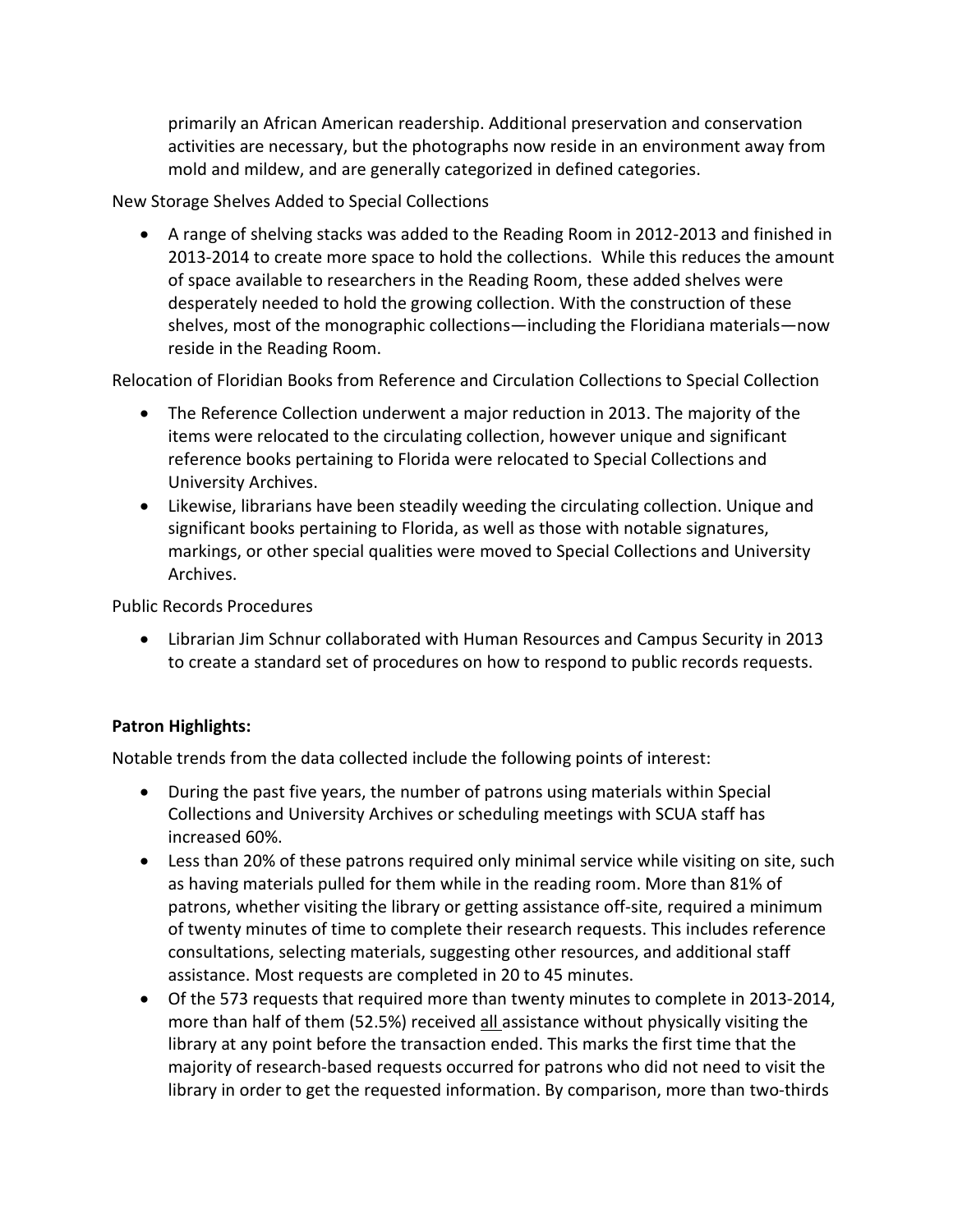of the patrons who had detailed reference requests five years ago came to Poynter Library and SCUA at some point during the transaction. This reflects the growing importance of electronic resources, the USFSP Digital Archive, and the growing number of patrons who live far away from the USFSP campus.

- Although more than half (58%) of all SCUA requests (basic paging of items and detailed research requests) required the patron to visit the library at some point of the process, that proportion has decreased substantially from years when 69% or more of the patrons had visited the library. Trends indicate that SCUA will continue to serve both a growing number and growing proportion of patrons who request—and expect—service without coming to the library.
- Students, faculty, and staff at USFSP and within the USF System were the source of the majority of substantial research requests (those requiring more than twenty minutes) each of the past five years, and, indeed, since regular departmental statistics were first collected more than a decade ago. Despite its broad outreach, SCUA primarily serves the USFSP community. However, the percentage of USF system research requests among all research requests has steadily declined from 75% of all research requests in 2009/10 to 58% of the research requests in 2013/14. The increase in community requests is the result of broad interest in our collections by those at other educational institutions and the presence of public records within SCUA. For detailed demographics by status (i.e., USFSP undergraduate, Eckerd College faculty/staff, nonprofits, government entities, etc.), see Appendix 1. For detailed demographics by institutional affiliation (including USF System researchers using SCUA and the percentage that were from USFSP), see Appendix 2.

|                                                                                             | 2013/14 | 2012/13 | 2011/12 | 2010/11 | 2009/10 |
|---------------------------------------------------------------------------------------------|---------|---------|---------|---------|---------|
| <b>Total Number of Requests for Research</b><br><b>Assistance and Access to Collections</b> | 710     | 646     | 557     | 495     | 445     |
| <b>Total Number Research Requests (20</b><br>minutes or more)                               | 573     | 483     | 425     | 390     | 350     |
| <b>Research Requests by USFSP, USF</b><br>System, and Affiliates (20 minutes or<br>more)    | 333     | 304     | 303     | 295     | 231     |
| <b>Research Requests Other Academics</b><br>and Community (20 minutes or more)              | 240     | 179     | 122     | 95      | 119     |
| In Person Patron Research Request<br><b>Visits</b>                                          | 409     | 446     | 423     | 343     | 332     |
| <b>Patron Research Request Visits</b><br><b>Requiring no visit to NPML</b>                  | 301     | 200     | 134     | 152     | 113     |

#### **Special Collections and Archives Highlights:**

Notable trends from the data collected include the following points of interest: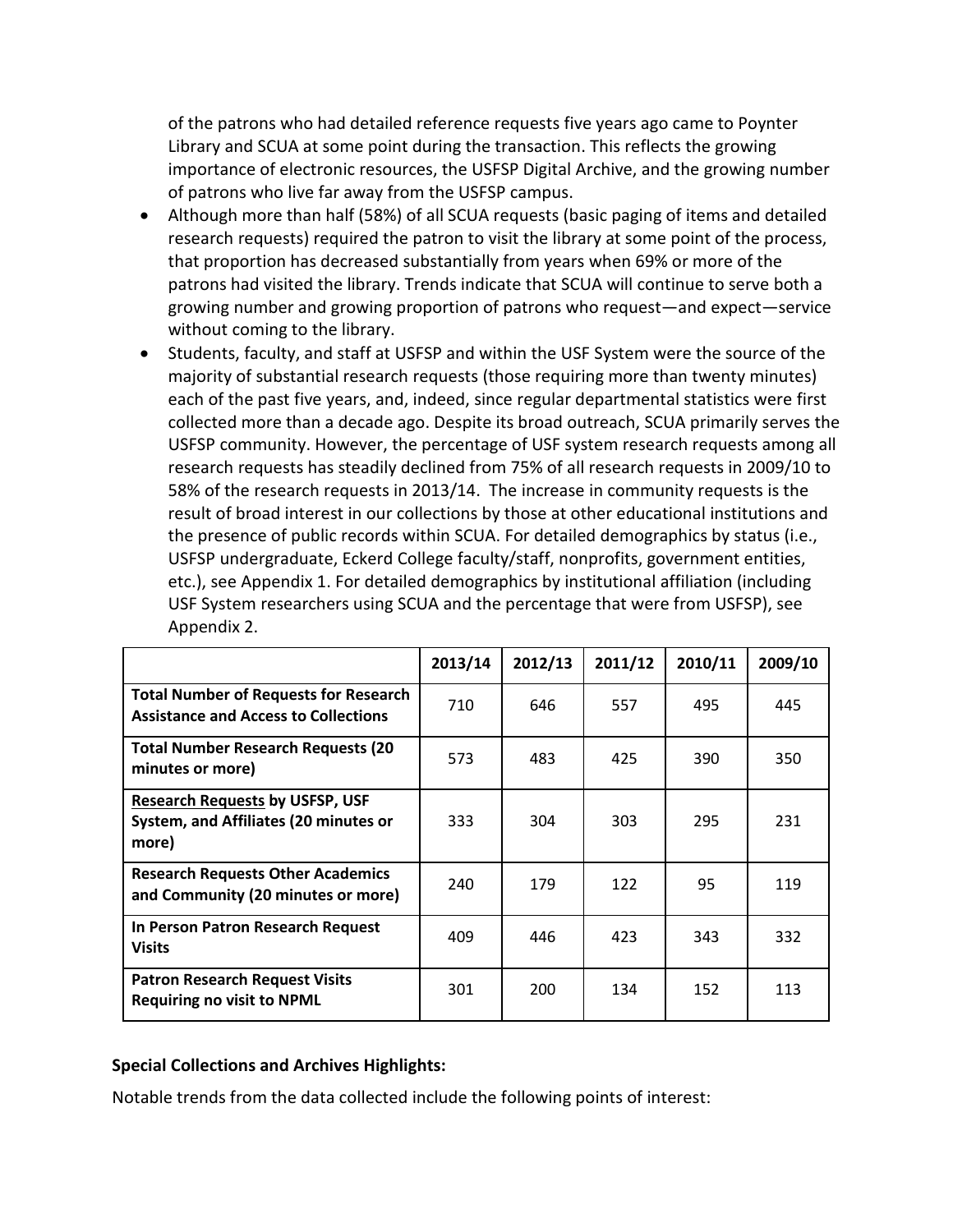- The total liner feet of all collections available for research in SCUA has grown by more than 30% in the past five years. More than 90% of available shelf space in the closed stacks and reading room is occupied by collections.
- Although the size of un-cataloged or partially cataloged collections has grown during the past five years, the backlog of unprocessed archival and manuscript collections has decreased by more than 54 linear feet (38.5%) since 2012-2013. The backlog of books, serials, and monographs has decreased by more than 18 linear feet (22.4%) thanks to the hiring of staff in Collection Development and Technical Services, fieldwork students, and volunteers.
- To reduce backlog of physical collections, SCUA staff have moved towards a "more product, less process" (MPLP) approach to archival processing, one that emphasizes expedited processing, less detailed description of similar items, and not focusing on item-level processing except in cases where preservation measures are necessary. For example, a donation of more than 120 linear feet of materials was offered to the Poynter Library as a second accession to the Winifred "Winnie" Foster Research Collection in 2013. Rather than bringing these materials to the library where insufficient space exists for their processing, Schnur and a fieldwork student processed them at an offsite location in Midtown. A cursory examination of the files revealed that more the fifty percent did not fit within the collection development parameters for SCUA, and they were ignored. Of the remaining 70-plus linear feet, only 2.75 linear feet actually came to the library as part of the accession. MPLP and strategic evaluation of the collection offsite allowed for the processing of the most relevant items (less than 2.5% of the items examined) without unnecessarily bringing more than 118 additional linear feet of materials to campus.

|                                                                               | 2013/14 | 2012/13 | 2011/12 | 2010/11 | 2009/10 | 5 Yr<br>Change |
|-------------------------------------------------------------------------------|---------|---------|---------|---------|---------|----------------|
| <b>Cataloged Manuscript and Archival</b><br><b>Collections</b> (linear ft.)   | 550.25  | 523.05  | 511.38  | 492.05  | 478.96  | 15%            |
| <b>Unprocessed Manuscript and Archival</b><br><b>Collections</b> (linear ft.) | 86.60   | 140.75  | 131.60  | 84.21   | 58.60   | 48%            |
| Cataloged Books, Serials, and<br><b>Monographs</b> (linear ft.)               | 535.45  | 529.85  | 512.45  | 503.10  | 444.90  | 20%            |
| Un-cataloged Books, Serials, and<br><b>Monographs</b> (linear ft.)            | 64.25   | 80.50   | 24.50   | 17.50   | 27.00   | 239%           |
| <b>Total Special and Archival Collections</b><br>(linear ft.)                 | 1315.20 | 1274.15 | 1179.93 | 1096.86 | 1009.46 | 31%            |
| <b>Total All Collections for IPEDS (linear ft.)</b>                           | 1052.75 | 1030.21 | 1004.75 | 859.36  | 795.25  | 32%            |

For a detailed breakdown of the types of information requested by patrons requiring substantial research assistance (i.e., biographical sources, historical sources, marine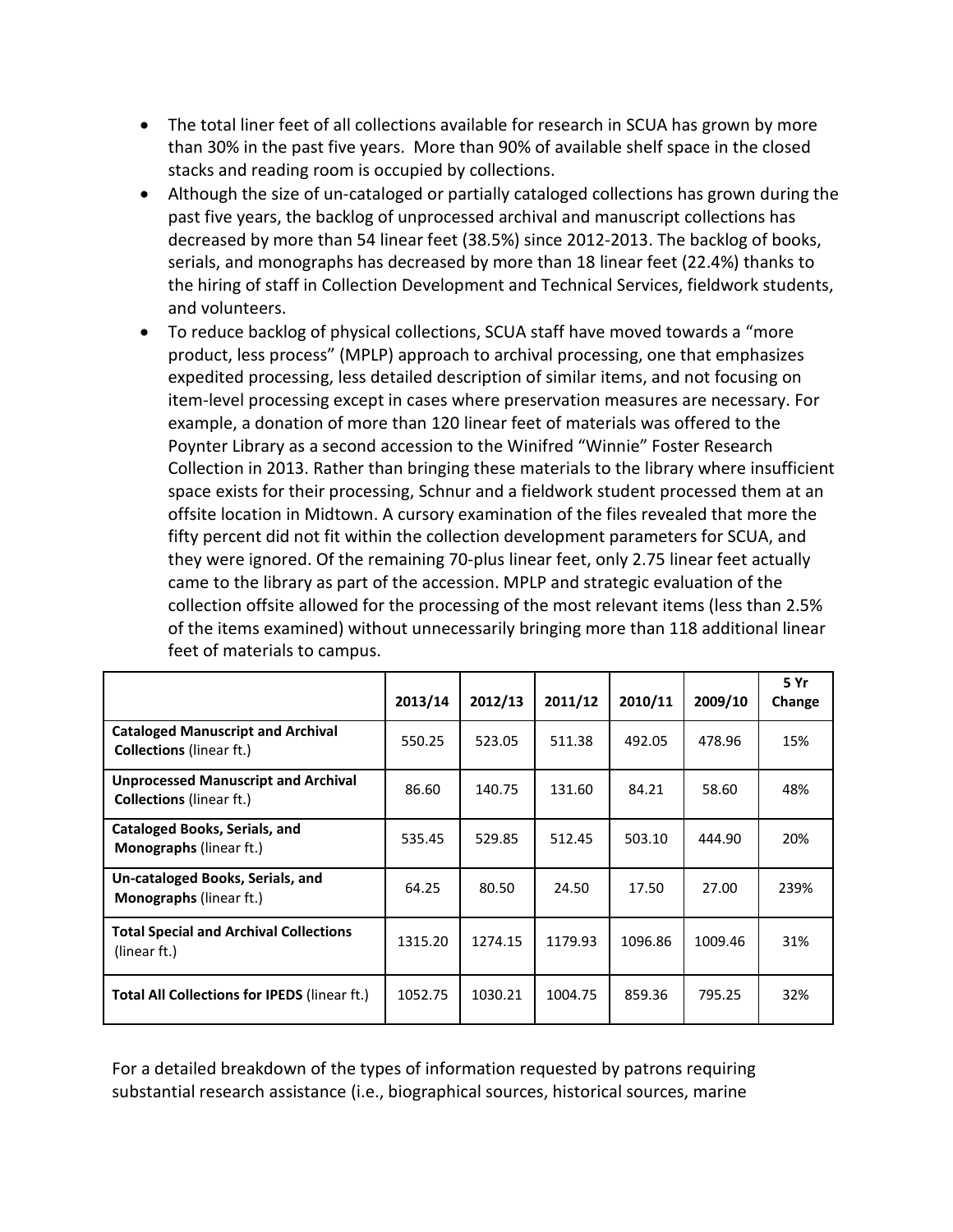science/ichthyology sources, etc.), see Appendix 5. For a detailed breakdown of the types of sources SCUA staff consulted to assist patrons with their research, see Appendix 6.

#### **Significant Personnel Accomplishments:**

#### **Awards and Honors:**

Schnur was recognized as the co-recipient of the Society of Florida Archivists' S.F.A. Award of Excellence in 2013.

#### **Service:**

Schnur participated in a variety of service and outreach activities. Notable experiences in 2013- 2014 included continued service as President of the Pinellas County Historical Society, volunteer archivists/curator at Heritage Village, and other activities at Heritage Village that surpassed 300 documented volunteer hours during this time period.

#### **Publications:**

- Schnur, James Anthony. *Madeira Beach.* Images of America Series. Charleston, SC: Arcadia Publishing, 2013.
- Schnur, James Anthony, and Katie L. Kerns, comps. "Florida History in Publications." *Florida Historical Quarterly* 92 (Spring 2014): 811-830.

#### **Scholarly Presentations:**

- Panelist, "An Overcast Forecast in the 'Sunshine City': Segregation and Inequality in St. Petersburg, Florida, Before 1960." In "Florida as a Raced Place" panel session at the "Race and Place: Cultural Landscapes of Black Life in America" Conference, Institute on Black Life, University of South Florida, Tampa, 21 February 2014. <http://dspace.nelson.usf.edu/xmlui/handle/10806/9174>
- Panelist, "Preserving Diverse Voices and Conserving Their Heritage: Lessons Learned in the Tampa Bay Region." In "Documenting Diversity in Florida's Record" session, Annual Meeting, Society of Florida Archivists, Orlando, 7 May 2014. <http://dspace.nelson.usf.edu/xmlui/handle/10806/9999>

#### **USF St. Petersburg Presentations:**

Presenter, "An Accent on Learning, Accentuated by Excellence: A Brief Overview of the History of the University of South Florida System." University Board of Trustees Meeting,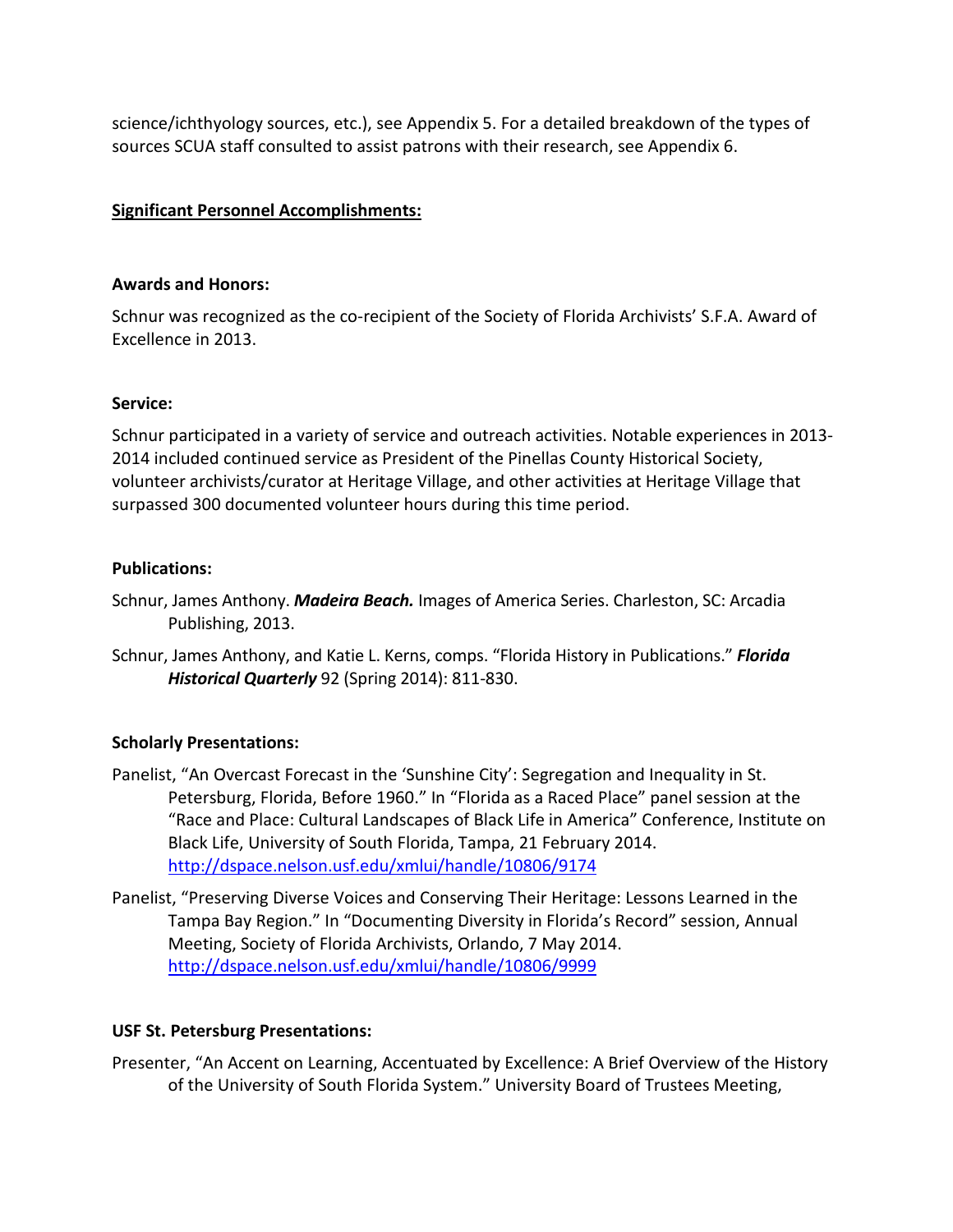University Student Center, University of South Florida St. Petersburg, 4 September 2014. <http://dspace.nelson.usf.edu/xmlui/handle/10806/11967>

Lecture, "Memories of St. Petersburg through Time." Annual Meeting, Society for Advancement of Poynter Library, Nelson Poynter Memorial Library, University of South Florida St. Petersburg, 24 April 2014.

#### **Community Lectures:**

- Lecture, "Fly Balls and Flights of Fancy: A Century of Spring Training in Pinellas County and Commercial Aviation throughout the World," Pinellas County Historical Society Speaking of History Lecture Series, Heritage Village, Largo, 11 May 2014. [http://dspace.nelson.usf.edu/xmlui/handle/10806/10134,](http://dspace.nelson.usf.edu/xmlui/handle/10806/10134) Video of Presentation: <https://www.youtube.com/watch?v=OSRgJ70ZtXE>
- Lecture, "The First Boys of Spring: Celebrating a Century of Spring Training in St. Petersburg by Remembering the Early Years." Happy Hour with the Historian Lecture Series, St. Petersburg Museum of History, St. Petersburg, 13 March 2014.
- Lecture, "East and West Florida: The Fourteenth and Fifteenth Colonies of the Revolution." National Society Colonial Dames XVII Century, St. Petersburg Chapter, St. Petersburg Yacht Club, 11 March 2014.
- Lecture, "A Short History of a Long Key." Indian Rocks Historical Museum, 8 March 2014. *(Noted to be the largest turnout at the museum ever for an event inside the building).*
- Lecture, "St. Petersburg Roars through the 1920s." Westminster Shores Spring Lecture, St. Petersburg, 4 February 2014[. http://dspace.nelson.usf.edu/xmlui/handle/10806/6806](http://dspace.nelson.usf.edu/xmlui/handle/10806/6806)
- Lecture, "Shifting Sands, Shifting Priorities: Environmental Trends in Pinellas County during the Twentieth Century," Suncoast Sierra Club, St. Petersburg, 16 January 2014. <http://dspace.nelson.usf.edu/xmlui/handle/10806/10884>
- Lecture, "The Tarpon Springs Public Library: A Cultural Treasure for Nearly a Century." Friends of the Tarpon Springs Public Library Annual Meeting, Cypress Run Golf Club, Tarpon Springs, 23 November 2013.<http://dspace.nelson.usf.edu/xmlui/handle/10806/8808>
- Lecture, "Old World Meets New, 1492-1763."American History 101 Lecture, Auditorium, Lake Seminole Square, Seminole, 22 November 2013.
- Lecture, "Early Fishing Rancheros and Coastal Living before the Arrival of the Railroad: A History of Caladesi Island." Historical marker dedication ceremony by the Daughters of the American Revolution, Caladesi Chapter (Dunedin), Caladesi Island State Park, Dunedin, 18 November 2013. <http://dspace.nelson.usf.edu/xmlui/handle/10806/8729>
- Lecture, "Early Footprints along Tampa Bay: Pre-Columbian Settlements, First Contact, and the First Spanish Period." Viva 500 Program, Island Branch Library, Manatee County Public Library System, Holmes Beach, 14 November 2013.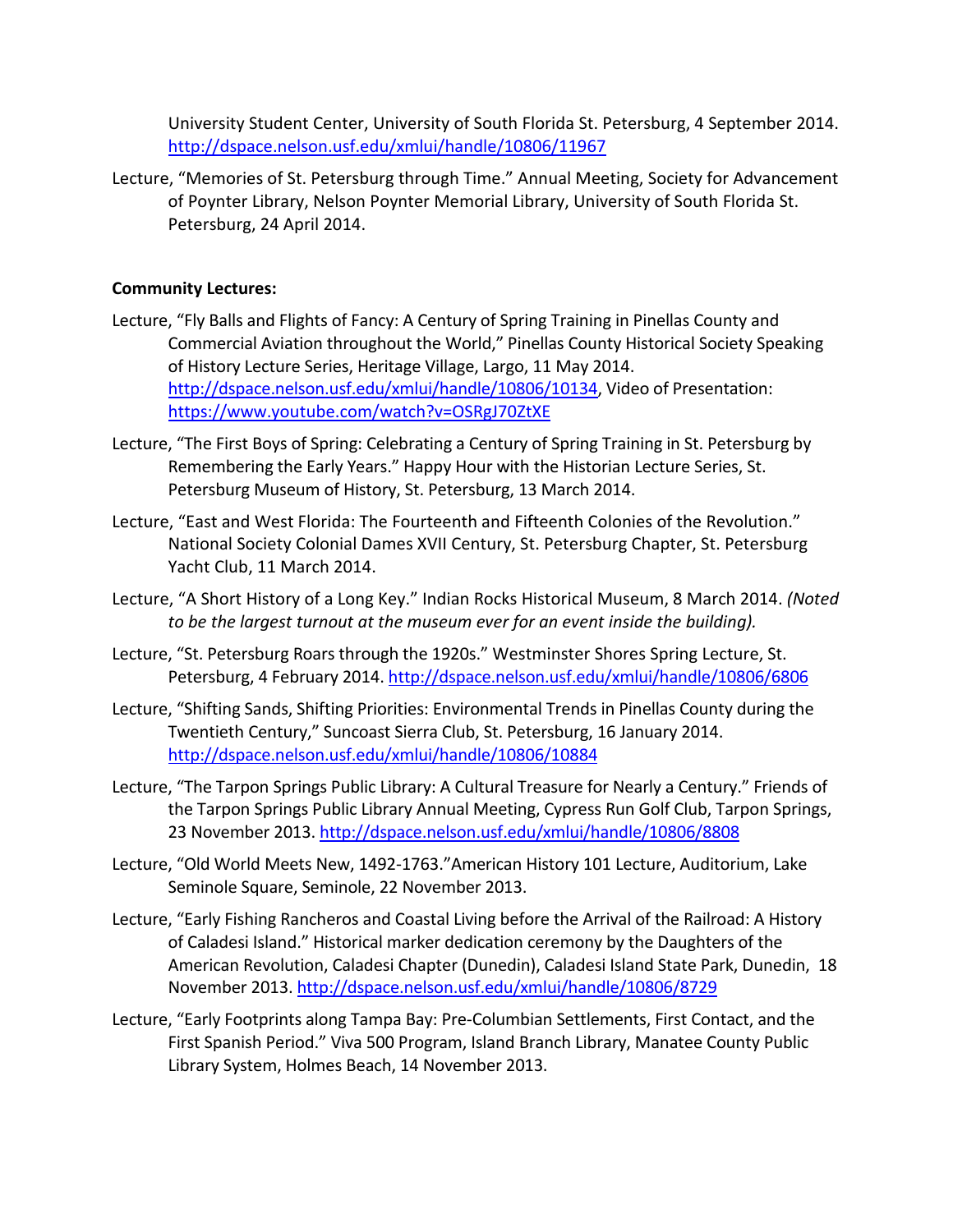- Lecture, "Sixty Years of Pirate Pride: A History of Boca Ciega High School, 1953-2013," Gulfport Historical Society Membership Meeting, Gulfport Historical Society Headquarters, Gulfport, 18 October 2013. <http://dspace.nelson.usf.edu/xmlui/handle/10806/8728>
- Lecture, "Images of Madeira Beach and Johns Pass," Pinellas County Historical Society Speaking of History Lecture Series, Heritage Village, Largo, 13 October 2013. <http://dspace.nelson.usf.edu/xmlui/handle/10806/8719>
- Lecture, "Images of Madeira Beach and Johns Pass," Public lecture sponsored by the Friends of Gulf Beaches Public Library, Municipal Building, Madeira Beach, 9 October 2013. <http://dspace.nelson.usf.edu/xmlui/handle/10806/8719>
- Panelist, along with Judithanne Scourfield McLauchlan and Debra Sinclair, "The Genius Next Door" Lecture Series, Museum Theater, Salvador Dali Museum, St. Petersburg, 19 September 2013.
- Lecture, "Punta Pinal and Pioneer Pinellas." Rotary Club of Seminole, Seminole Lake Country Club, Seminole, 18 September 2013.
- Lecture, "Pinellas County: A Centennial of Independence." Salvation Army, Clearwater Citadel Corps, Women's Ministry Meeting, Salvation Army of Clearwater, Clearwater, 17 September 2013.

Lecture, "Pioneer Pinellas." Pioneer Day Program, Regency Oaks, Clearwater, 22 August 2013.

#### **Future Challenges:**

Onsite Remote Storage Space

- The USFSP Special Collections and University Archives needs onsite remote storage that will provide secure storage while guaranteeing that chain of custody is maintained by USFSP personnel. Special Collections has very little space to store items in the physical collection. In fact, with space in such short supply, Schnur has had to steadily weed the collection, determining which items can be converted to digital format. Additionally, there is no space to add new collections of great historical or strategic significance that might be donated to the USFSP Library
- This remote storage should be on the USFSP property to control the storage environment, assure archival preservation, and facilitate sustained access to the collection. Additionally, items need to remain onsite, to ensure control over the chain of custody.
- Assuming additional storage space becomes available, Schnur needs to determine which items need to stay in the Nelson Poynter Memorial Library for immediate access, and which items preserved as part of the collection but used infrequently, should be moved to a slightly more remote location

Day-to-day Management of Special Collections and University Archives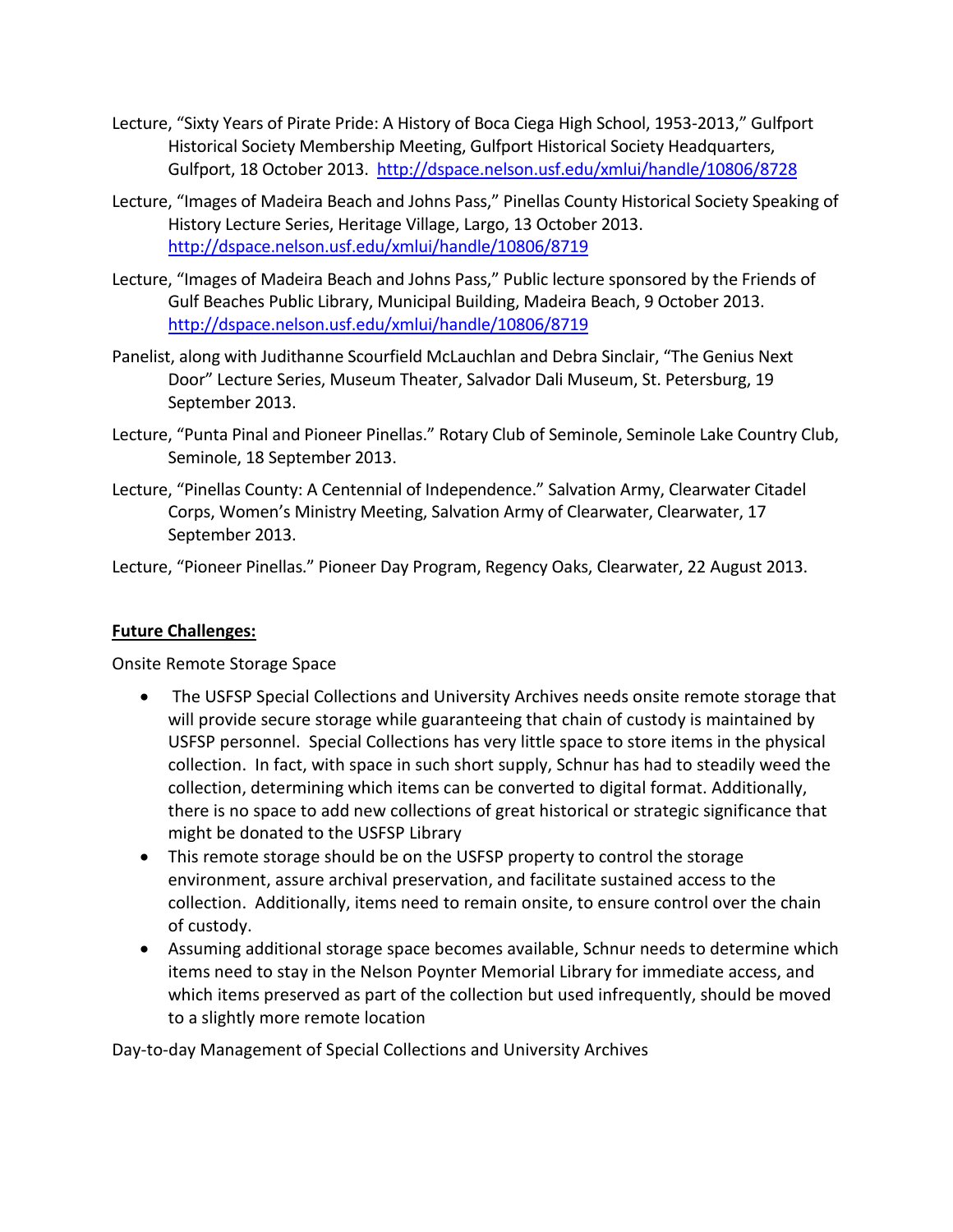- Under the present staffing model, it is difficult to maintain the current service level as demand increases for research consultations and special collections management increases.
- With only Schnur presently qualified to manage the collection and Reading Room, Special Collections must close (except for emergency access) in his absence.
- Additionally, many archival records in SCUA remain subject to Florida Public Records Law (Chapter 119). When Schnur is on vacation, he cannot completely disconnect; instead he must still monitor his work email to respond to any Public Records requests in a prompt time, even if the response is merely to acknowledge the request and provide a window of response.

Managing Expectations

• When media, research, or curatorial requests are made to the USFSP Special Collections and University Archives, Schnur must frequently explain the amount of work that is involved to fulfill the request and that his department does not have the personnel capacity to meet all requests in the turnaround time others expect. Fieldwork students and occasional volunteers have proven to be extremely helpful, but they cannot assume curatorial responsibility in his absence.

#### **Future Directions:**

USFSP 50<sup>th</sup> Anniversary

• July 1, 2015 marks the  $50<sup>th</sup>$  Anniversary of the creation of the USFSP campus. Regional Chancellor Sophia Wisniewska has indicated that USFSP will celebrate this significant anniversary. SCUA will be impacted beginning in the fall 2014 semester due to an increase in research, curatorial, and media relations requests to commemorate campus and college history.

Data Collection

• Since the length of time that Schnur spends with detailed research requests can vary greatly, ranging from 20 minutes to many hours, in 2014-2015 Schnur will begin documenting the time spent handling these requests by adding a new column to his data collection form for Special Collections. The column categories will be: 20-30 minutes, 30-60 minutes, 1-2 hours, 2-5 hours, and 5+ hours. While only 1-2 research consultations a year take over 5 hours, we think it is important move from anecdotal to quantitative documentation.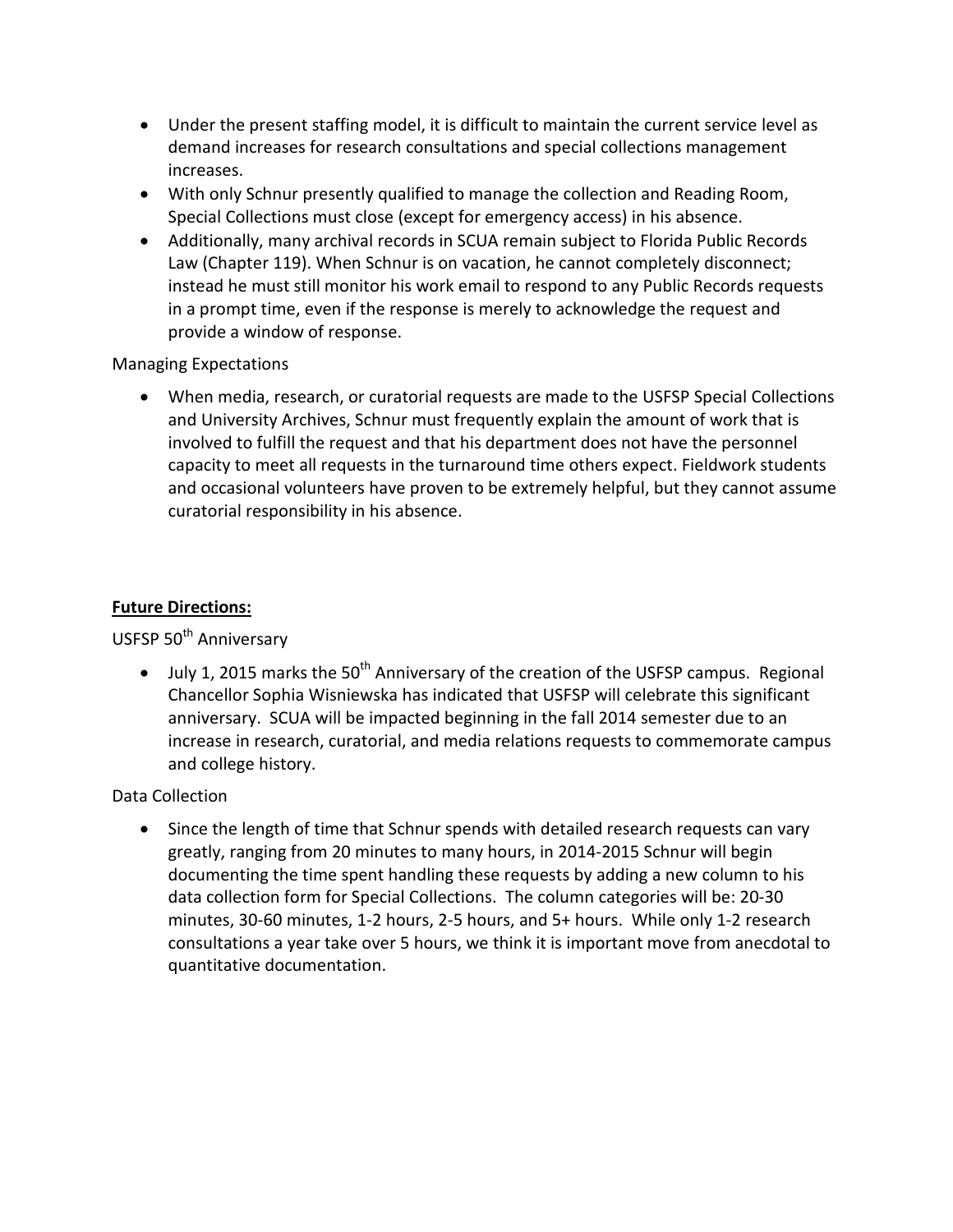## **Appendix 1: Student Researchers**

|                                                      | 2013/14        | 2012/13        | 2011/12                 | 2010/11        | 2009/10        |
|------------------------------------------------------|----------------|----------------|-------------------------|----------------|----------------|
| <b>USF System Undergraduates</b>                     | 117            | 93             | 76                      | 132            | 115            |
| <b>USFSP Undergraduates</b>                          | 117            | 89             | 76                      | 129            | 114            |
| USF System (non-SP)<br>Undergraduates                | $-0-$          | 4              | $-0-$                   | 3              | $\mathbf{1}$   |
| <b>USF System Graduate Students</b>                  | 98             | 104            | 156                     | 91             | 70             |
| <b>USFSP Florida Studies MLA</b>                     | 38             | 47             | 37                      | 51             | 35             |
| <b>USFSP Grad Students (non-</b><br>Florida Studies) | 12             | 14             | 16                      | 4              | 7              |
| <b>USF Tampa Grad Students</b><br>(Library Science)  | 45             | 41             | 104                     | 30             | 23             |
| USF Tampa Grad Students (non-<br>Library Science)    | $\overline{2}$ | $\overline{2}$ | $-0-$                   | 6              | 4              |
| Other USF System Grad<br>Students (USFSM, Health)    | $\mathbf{1}$   | $-0-$          | $-0-$                   | -0-            | $\mathbf{1}$   |
| <b>Eckerd College Students</b>                       | 22             | 26             | 14                      | 24             | 19             |
| <b>Other Undergraduates</b>                          | 5              | $\mathbf{1}$   | 3                       | 3              | 5              |
| From State Universities and<br>Colleges in Florida   | 3              | $\mathbf{1}$   | $\overline{2}$          | 3              | 3              |
| From non-public Florida and<br>non-Florida           | $\overline{2}$ | $-0-$          | $\mathbf{1}$            | -0-            | $\overline{2}$ |
| <b>Other Graduates</b>                               | 23             | 9              | 3                       | 12             | 13             |
| From State Universities and<br>Colleges in Florida   | $\mathbf{1}$   | $\mathbf{1}$   | $\overline{2}$          | 10             | $\mathbf{1}$   |
| From non-public Florida and<br>non-Florida           | 22             | 8              | $\mathbf{1}$            | 238            | $\overline{4}$ |
| Middle School/High School/<br>I.B. Students          | 3              | 5              | $\overline{\mathbf{3}}$ | $\overline{2}$ | $-0-$          |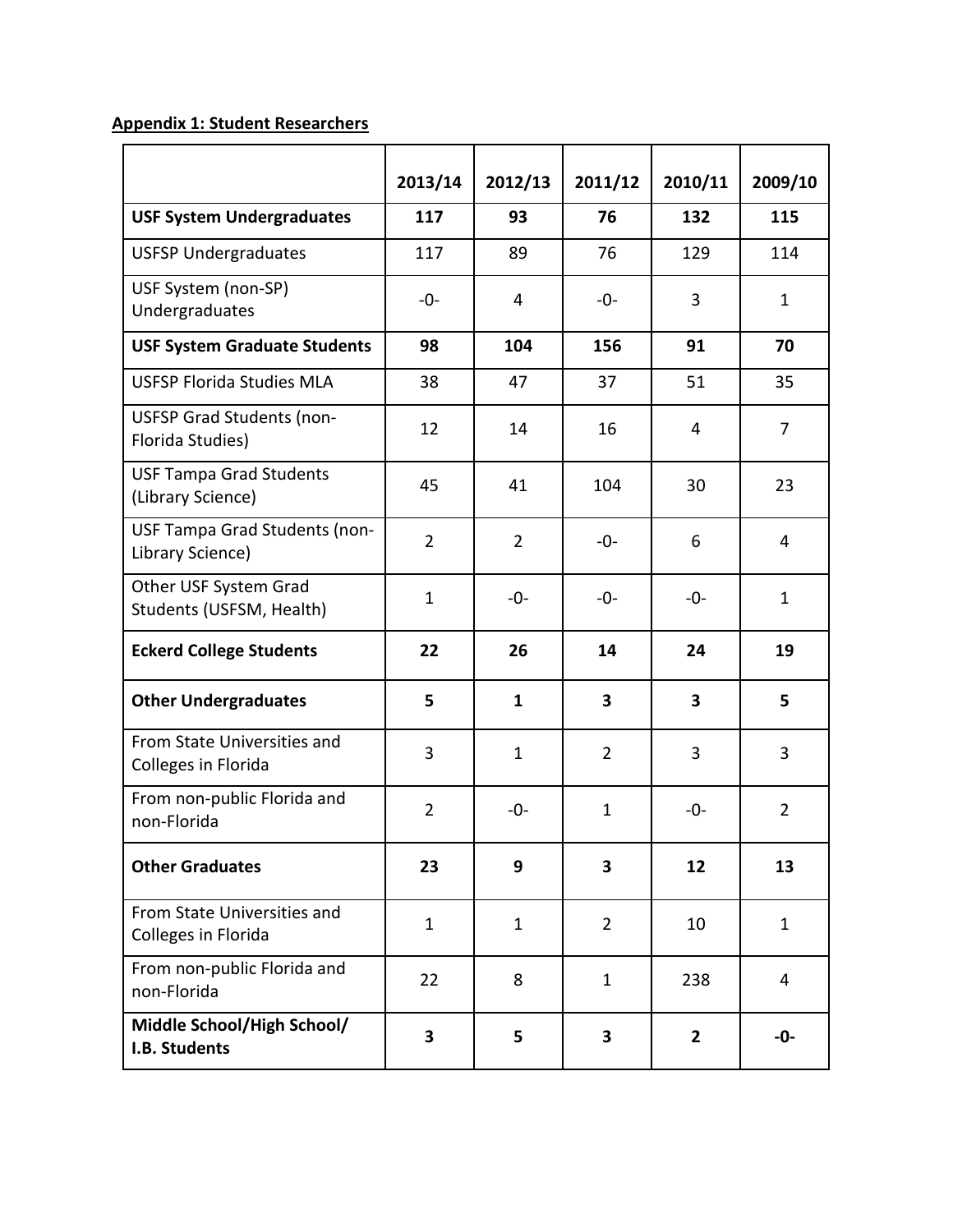|                                                             | 2013/14        | 2012/13        | 2011/12        | 2010/11        | 2009/10      |
|-------------------------------------------------------------|----------------|----------------|----------------|----------------|--------------|
| <b>USFSP Faculty/Staff in</b><br>Florida Studies or History | 24             | 17             | 17             | 35             | 13           |
| Other USFSP Faculty/Staff                                   | 13             | 14             | 12             | 10             | 10           |
| <b>USFSP Administration or</b><br><b>Advancement Staff</b>  | 18             | 8              | 16             | 18             | 11           |
| Faculty/Staff in Marine<br>Science and Affiliates (USGS)    | 5)             | 8              | 6              | $\overline{2}$ | $-0-$        |
| Other USF System<br>Faculty/Staff                           | 4              | $\overline{2}$ | $\overline{2}$ | $-0-$          | 4            |
| Other USFSP/USF (includes<br>Alumni)                        | 40             | 52             | 13             | 3              | 5            |
| Eckerd College Faculty/Staff                                | $\overline{4}$ | $\overline{2}$ | $\mathbf{1}$   | $-0-$          | 4)           |
| Faculty/Staff from Other<br><b>Academic Institutions</b>    | 17             | 24             | 12             | 3              | 6            |
| From State Universities and<br>Colleges in Florida          | 10             | 8              | 5              | 3              | 5            |
| From non-public Florida and<br>non-Florida                  | $\overline{7}$ | 16             | 7              | $-0-$          | $\mathbf{1}$ |
| <b>SUBTOTAL:</b>                                            |                |                |                |                |              |
| FACULTY/STAFF/USF<br><b>ALUMNI AS RESEARCHERS</b>           | 138            | 128            | 79             | 71             | 53           |

## **Appendix 2: Faculty, Staff, and Alumni Researchers**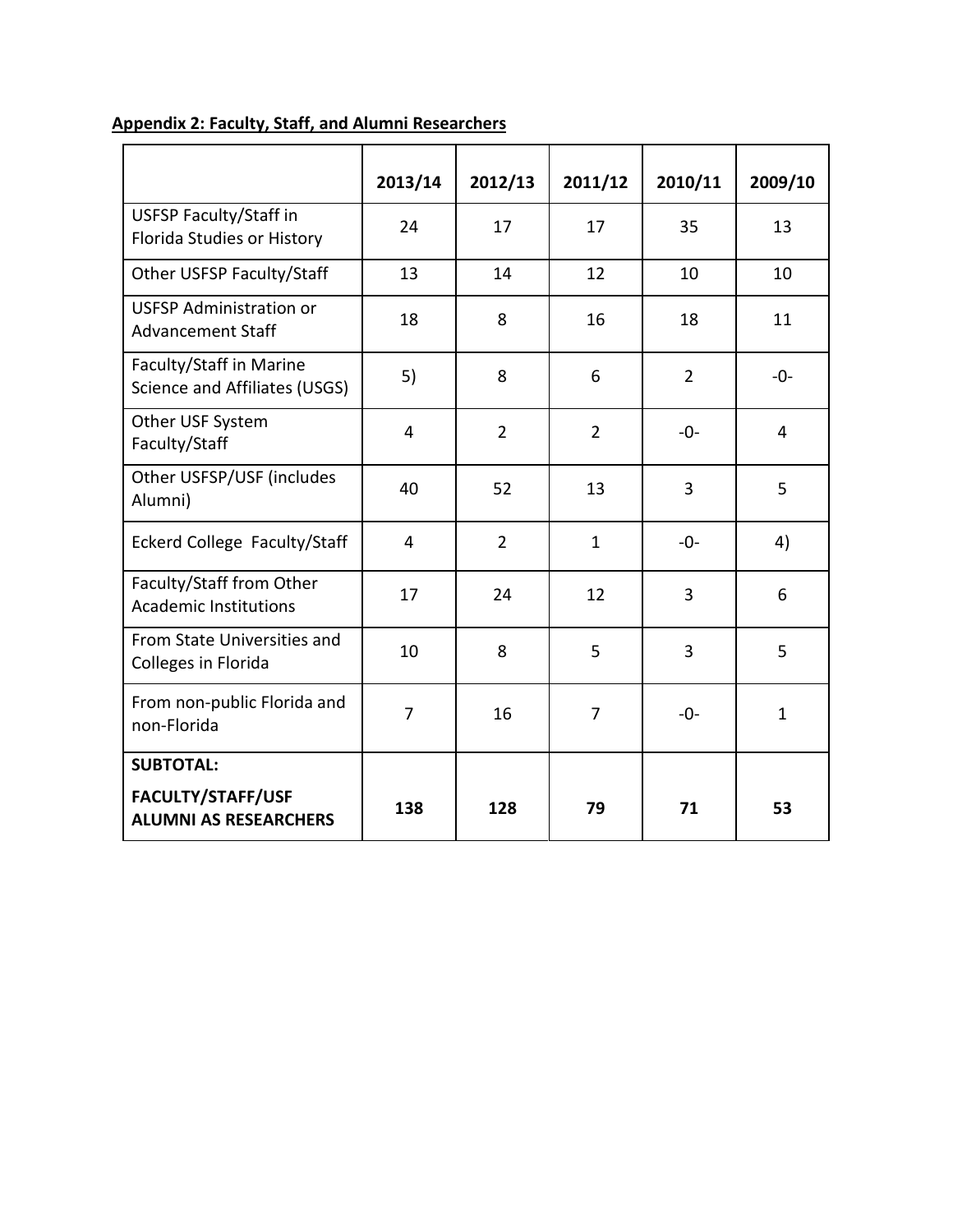|                                                                               | 2013/14        | 2012/13        | 2011/12        | 2010/11        | 2009/10        |
|-------------------------------------------------------------------------------|----------------|----------------|----------------|----------------|----------------|
| <b>Florida Humanities Council</b>                                             | $-0-$          | 5              | $\mathbf{1}$   | 2              | $-0-$          |
| Society for Advancement of<br>Poynter Library (SAPL)                          | $\mathbf{1}$   | $-0-$          | $\mathbf{1}$   | $-0-$          | $\overline{2}$ |
| Poynter Institute for Media<br><b>Studies</b>                                 | $-0-$          | $-0-$          | $\overline{2}$ | $\overline{2}$ | $\mathbf{1}$   |
| Heritage Village and Pinellas<br><b>County Government</b>                     | 17             | 12             | 15             | 12             | 8              |
| Heritage Village                                                              | 4              | 6              | 8              | 10             | 5              |
| <b>Other Pinellas County</b><br>Government (includes JWB)                     | 13             | 6              | $\overline{7}$ | $\overline{2}$ | 3              |
| <b>Public Libraries and Other</b><br><b>Governmental Entities</b>             | 20             | 18             | 26             | 10             | 13             |
| Public Libraries (anywhere)                                                   | 3              | $\overline{2}$ | $\overline{2}$ | 6              | $\overline{2}$ |
| <b>State of Florida</b>                                                       | 9              | $\overline{7}$ | 6              | $\overline{2}$ | $\overline{2}$ |
| City of St. Petersburg                                                        | $\overline{7}$ | $\overline{2}$ | 13             | 2)             | 5              |
| <b>Other Government</b>                                                       | $\mathbf{1}$   | $\overline{7}$ | 5              | $-0-$          | 4              |
| Non-Profits, incl. Historical and<br><b>Genealogical Societies</b>            | 23             | 20             | 9              | 9              | 10             |
| Corporate and For-Profit<br>Organizations, including<br>Print/Broadcast Media | 33             | 10             | 9              | $\overline{2}$ | 7              |
| <b>General Public and Unclassified</b><br>("Community Patrons")               | 73             | 43             | 27             | 20             | 34             |
| <b>SUBTOTAL:</b><br><b>AFFILIATES OR GENERAL</b><br><b>PUBLIC RESEARCHERS</b> | 167            | 117            | 90             | 57             | 75             |

## **Appendix 3: Affiliates and General Public Researchers**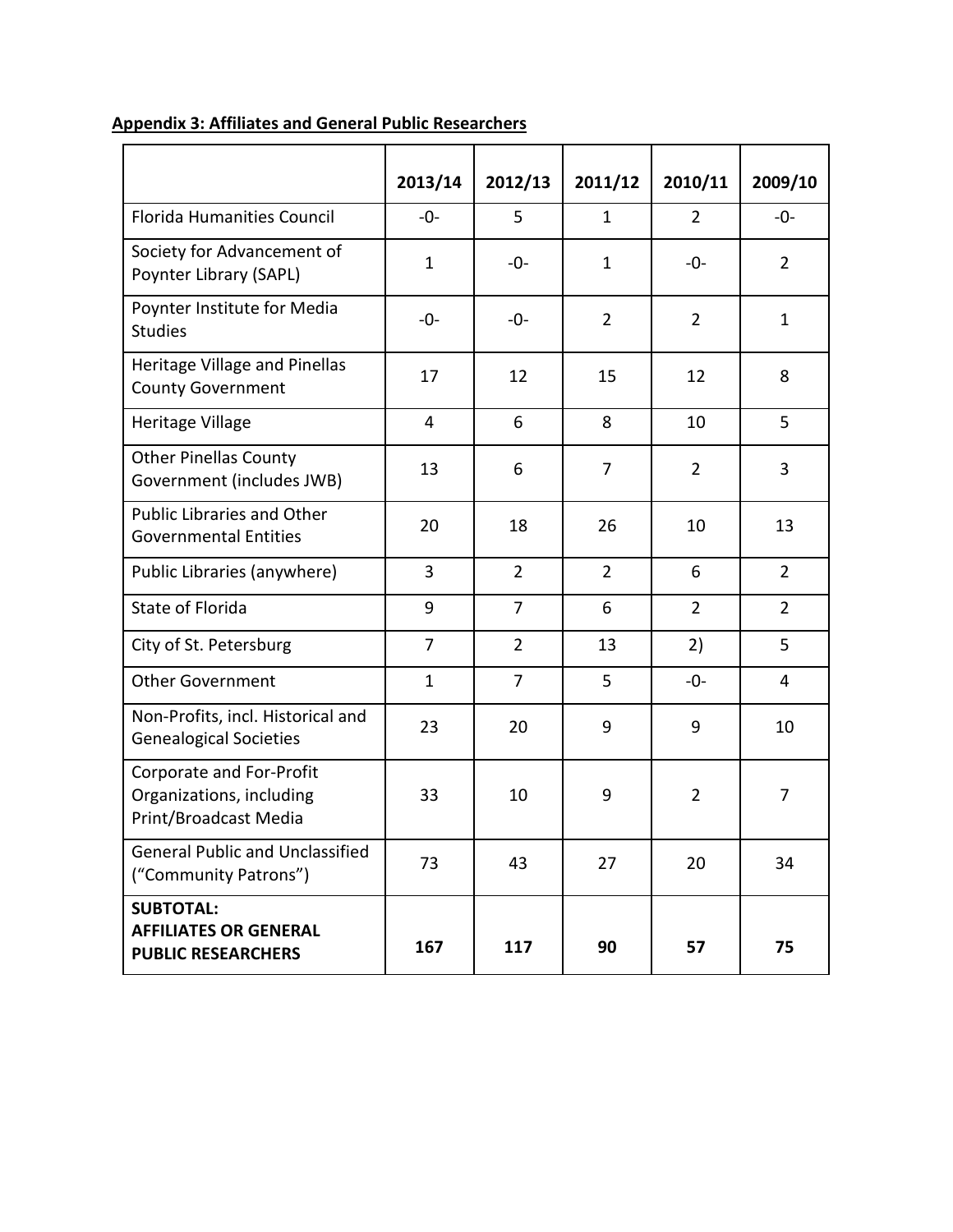|                                                                                           | 2013/14 | 2012/13 | 2011/12 | 2010/11 | 2009/10 |
|-------------------------------------------------------------------------------------------|---------|---------|---------|---------|---------|
| USF System (includes USFSP)<br>Students, Faculty, Staff                                   | 332     | 229     | 286)    | 291     | 222     |
| USFSP/USF System Affiliates<br>(FHC, Poynter Instit., USGS)                               | 1       | 5       | 17      | 4       | 9       |
| <b>Total USFSP Researchers</b>                                                            | 274     | 240     | 191     | 243     | 193     |
| <b>Total USF System</b><br><b>Researchers</b>                                             | 333     | 304     | 303     | 295     | 231     |
| <b>Other Academic Researchers</b><br>(Eckerd College, St. Pete<br>College, UF, FSU, etc.) | 74      | 67      | 36      | 42      | 47      |
| Government researchers,<br>museums, historical orgs.,<br>non-profit cultural heritage     | 60      | 40      | 41      | 22      | 21      |
| Corporate entities, for-profit<br>institutions, general public                            | 106     | 72      | 45      | 31      | 51)     |
| <b>Total Non-Affiliated</b><br><b>Researchers</b>                                         | 240     | 179     | 122     | 95      | 119     |

## **Appendix 4: Detailed Patron Demographics by Institutional Affiliation**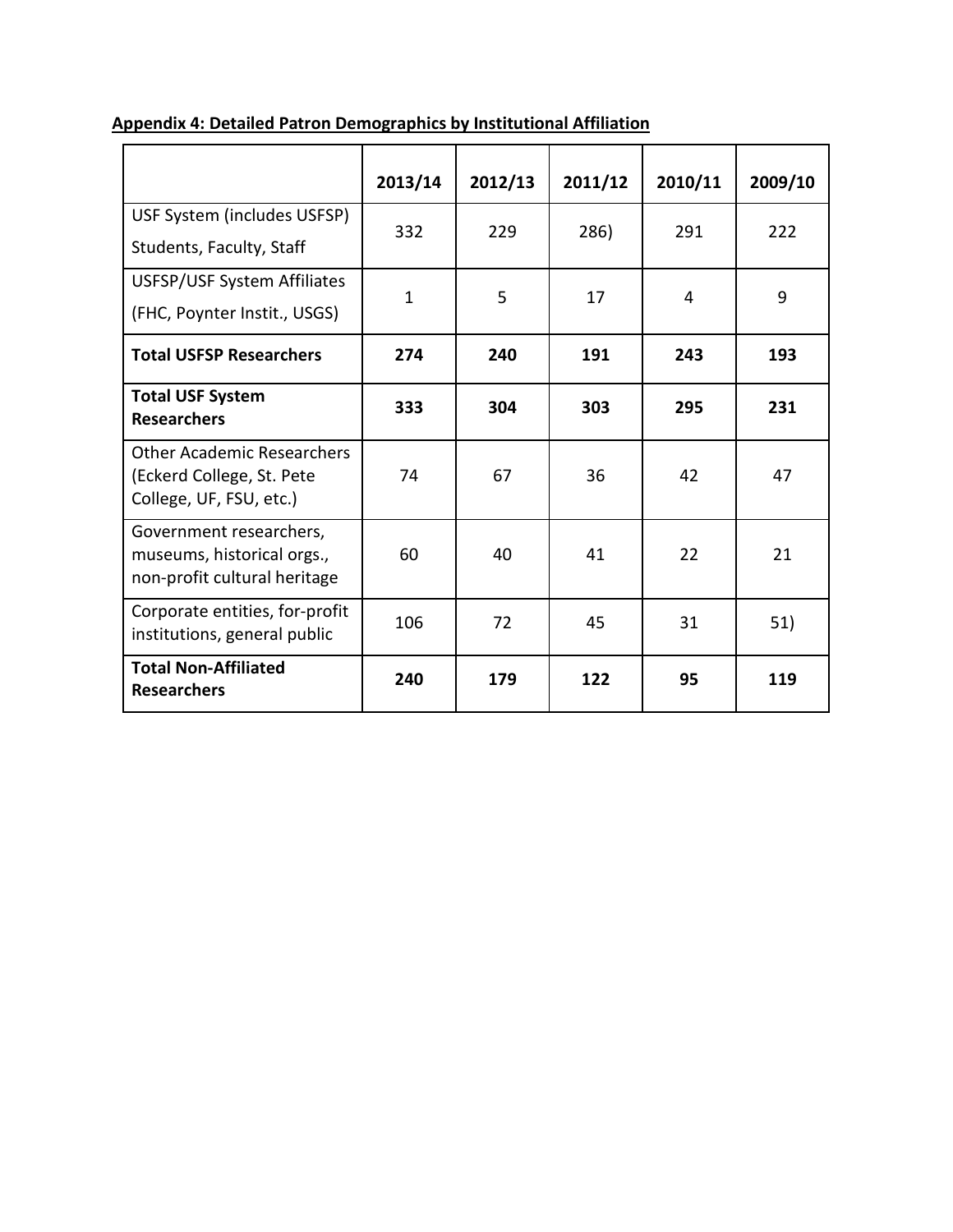|                                                              | 2013/14 | 2012/13 | 2011/12 | 2010/11 | 2009/10      |
|--------------------------------------------------------------|---------|---------|---------|---------|--------------|
| Biographical, Genealogical,<br>or Census Information         | 115     | 102     | 91      | 75      | 64           |
| Photographic or<br><b>Cartographic Sources</b>               | 122     | 82)     | 70      | 54      | 42           |
| Local and regional history, or<br>sources in Floridiana      | 390     | 348     | 306     | 258     | 236          |
| Journalism, media studies, or<br>newspaper documents         | 79      | 62      | 40      | 31      | 17           |
| Institutional history from<br>USFSP (physical) archives      | 107     | 80      | 73      | 36      | 25           |
| <b>U.S. Maritime Training</b><br>Service base history        | 8       | 9       | 10      | 5       | $\mathbf{1}$ |
| General history,<br>historiography (non-Florida)             | 101     | 71      | 64      | 28      | 34           |
| Other areas of the<br>humanities, literature, etc.           | 53      | 43      | 38      | 24      | 23           |
| Marine science, ichthyology,<br>or natural history           | 16)     | 11      | 11      | 6       | 5            |
| Research and writing tools<br>and processes                  | 48      | 41      | 51      | 29      | 14           |
| Professional consultation by<br>colleagues here or elsewhere | 135     | 104     | 91      | 70      | 58           |

#### **Appendix 5: Profile of Information Requested by Patrons**

Please note that many requests involve more than one category. For example, someone interested in the historical materials related to the Pier in St. Petersburg may request books, photographs, old fire insurance maps, as well as materials from manuscript collections.